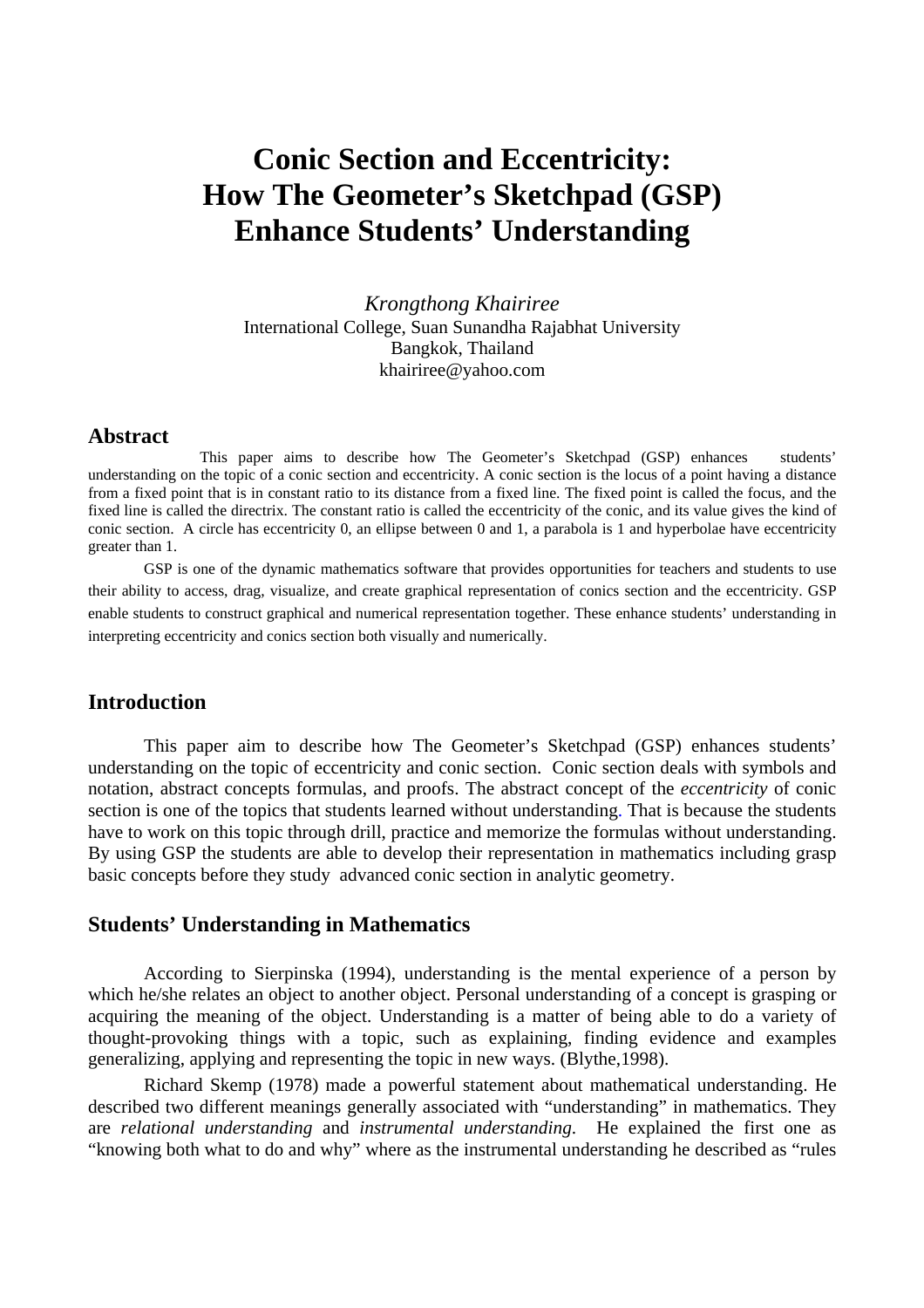without reasons." According to Skemp, *relational understanding* involves understanding structures and connections within concepts. Relational knowledge of mathematics is characterized by the possession of conceptual structures that enable the student to construct several plans for performing a given task. In contrast, *instrumental understanding* demonstrates ability to manipulate formulas and carry out operation. The instrumental knowledge of mathematics is knowledge of a set of "fixed plans" for performing mathematical tasks. The characteristic of these plans is that they prescribe a step-by-step procedure to be followed in performing a given task, with each step determining the next. (Skemp, 1978, p.14).

In addition, the van Hiele theory of geometric thought had great impact on the geometric thinking (van Hiele & van Hiele-Geldof, 1958). van Hiele theory consists of five-level hierarchy of ways of understanding of geometry. They are visualization, analysis, informal deduction, deduction and rigor. Each of the five levels describes the thinking processes used in geometric contexts. van Hiele describe that the product of thought at each level are the same as the objects of thought at the next level. The students have to create their ideas at one level so that relationships among these ideas can become the focus of the next level. Moreover Meyer (2001) explains that students bridge the gap between concrete and increasingly abstract levels through their creation and use of models, drawings, diagrams, tables or symbolic notations and technology is a good tool for mathematical modeling.

### **Empower Through Tools: The Geometer's Sketchpad**

The Geometer's Sketchpad is one of the dynamic mathematics software that provides opportunities for students to investigate and discover mathematics concepts in particular geometric concepts. GSP empower students to use their ability to create graphical representation, which will enable them to develop their mathematical thinking skills, concepts and understanding. By using GSP students learn through exploring, investigating and discovering.

GSP was introduced in Thailand since the year 2000, in year 2004 GSP was translated into Thai language and used widely in Thailand. More than 3,000 mathematics teachers were trained to use GSP as a tool in their mathematics classes. At least 200 workshops on the use of GSP were conducted by various agency in Thailand such as SEAMEO RECSAM (Southeast Asian Ministry of Education Organization, Regional Centre for Science And Mathematics), Ministry of Education Thailand under World Bank loan project on *"Secondary Education Quality Improvement on Mathematics (SEQI): Module 3,* The Dream School Project of Ministry of Education Thailand, The Institute for the Promotion of Teaching Science and Technology (IPST), Rajabhat Universities, and Chiangmai University.

### **How GSP Enhance Students' Understanding on Conic Section and Eccentricity**

A conic section can be defined as the locus of a point having a distance from a fixed point that is in constant ratio to its distance from a fixed line. This constant ratio is called the *eccentricity* of the conic; this quantity is denoted by *e*. The fixed point is called the *focus*, and the fixed line is called the *directrix*. The eccentricity characterizes the shape of the curve. A circle has eccentricity 0, an ellipse between 0 and 1, a parabola 1, and hyperbola have eccentricity greater than 1.

The following activities describe how GSP can enhance students' understanding in interpreting eccentricity and conic section both visually and numerically. With GSP students are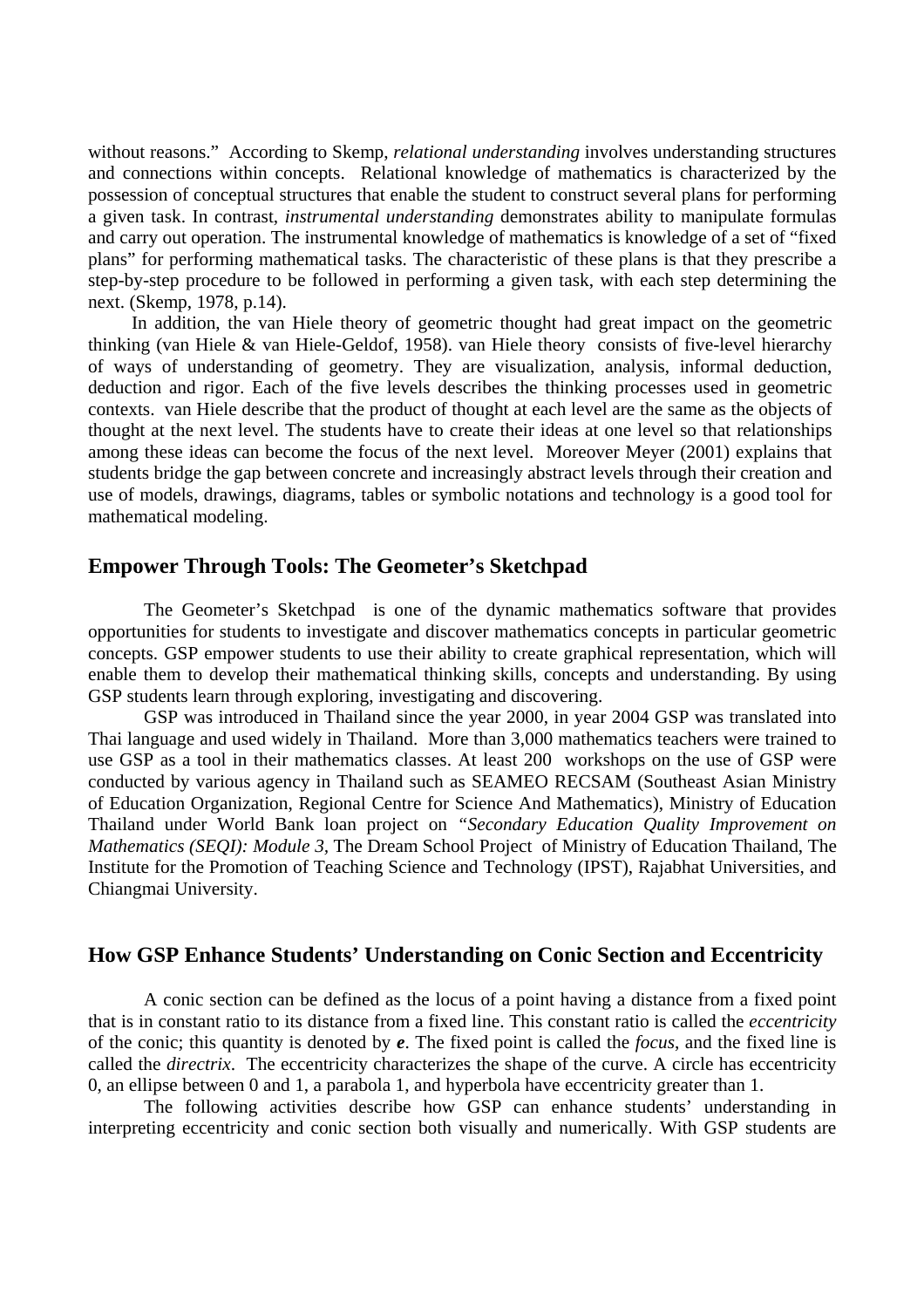able to create graphical representation of eccentricity and conic section. GSP enable students to construct graphical and numerical representation together.

*Activity I:* Investigation the eccentricity  $0 \le e \le 1$ 

The construction of a conic section is determined by given a line and a point not on the line and a constant ratio. We shall construct the locus of a point such that the *ratio* of the distance from a fixed point to the distance from a fixed line is constant and denoted as an eccentricity (*e*)*.*

Sketch and Investigate:

- 1) Start the Geometer's Sketchpad program and choose *New Sketch* from *File* menu, then construct a right triangle, the ratios and eccentricity as follows:
	- construct a right triangle ABC;
	- construct point D on AB;
	- construct a line through point D, parallel to BC;
	- construct point E where the parallel line intersects AC;
	- construct segment AD and DE, then hide the parallel line; now we have ABC and ADE are similar triangles ( as show in Figure 1),

so that the ratios of segment lengths *mAB*  $\frac{mAD}{\sim}$  and

$$
\frac{m\overline{DE}}{m\overline{BC}}
$$
 are equal;

• measure the segments AD, DE, AB and BC

• calculate the ratios *mAB*  $\frac{mAD}{\sim}$  and *mBC*  $\frac{mDE}{m}$ ;



Figure 1: Construction of a right triangle ABC and the ratios

- make an action button to animate point D to observe the value of the ratios;
- construct the action buttons to move point  $D$  to point  $A$  and to move point  $D$  to point  $B$ .
- 2) Construction of a *focus point* and the *directrix line*
	- construct a line  $l$  to be the directrix line and point  $F$ , not on line *l*. Point *F* will be the focus point;
	- construct a line through point *F* perpendicular to the directrix line and point  $X$  is a movable point on the perpendicular line;
	- construct a line parallel to the directrix through point X.



Figure 2: A focus point and the directrix line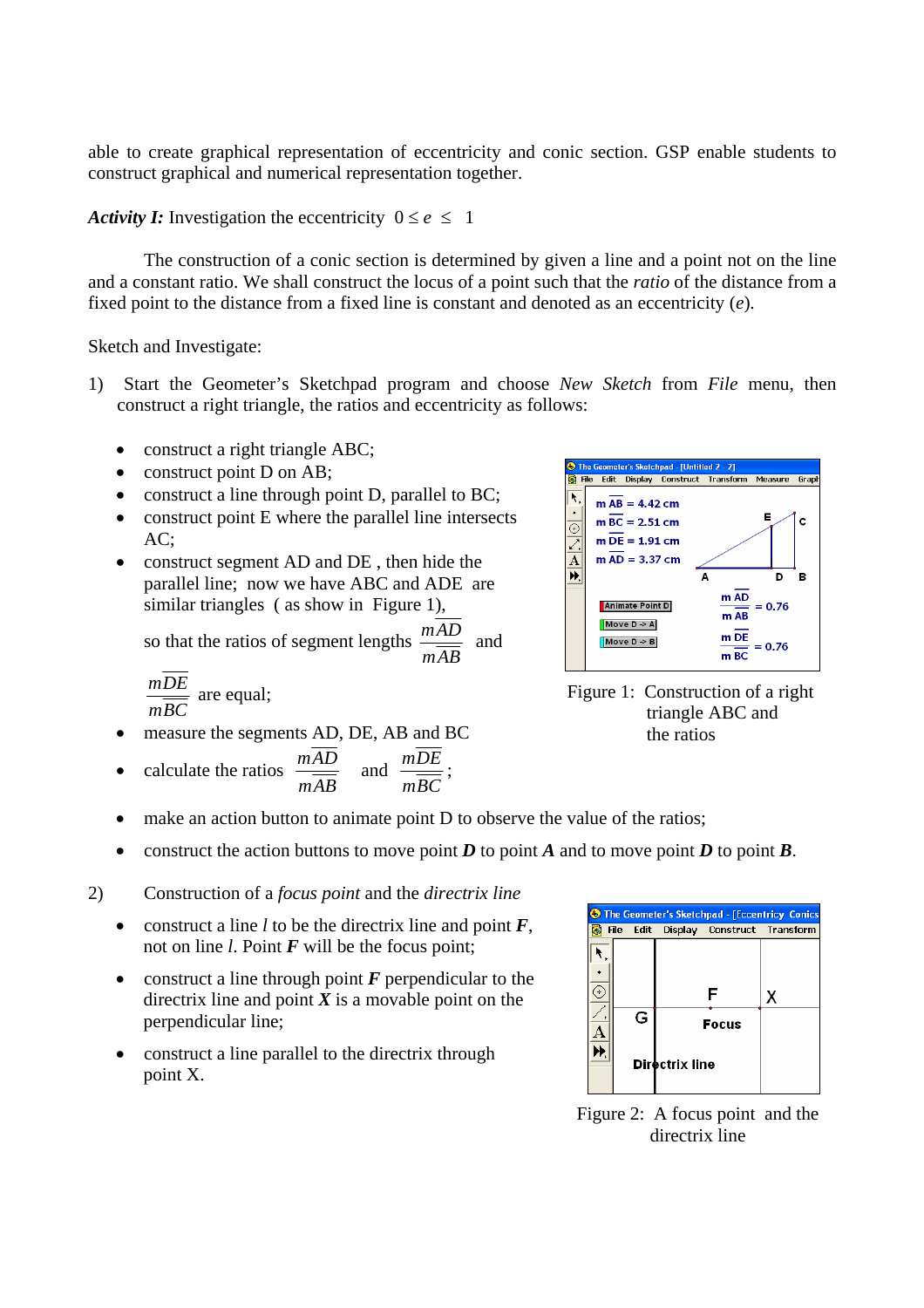- 3) Construction of eccentricity (*e*) with the marked ratio *mBC mDE*
	- mark the ratio of DE to BC by selecting segment DE and BC in that order, then in the *Transform* menu choose *Mark Segment Ratio*;
	- select point G and apply *Mark center* from the Transform menu;
	- select point X and choose *Dilate* from the Transform menu, the result is a point X′ satisfying

$$
\frac{|GX|}{|GX|} = e = \frac{m\overline{DE}}{m\overline{BC}}
$$

• construct segments GX' and GX, then measure and calculate the ratio *mGX*  $\frac{mGX'}{m}$  ;



Figure 3: Construction of eccentricity (*e*) with the marked ratio

drag point X or point D to observe the behave of point  $X'$  and the ratios.

### 4) Construction of locus of points of a conic section

In order to construct the locus of points in a plane with the constant ratio of the distance from a fixed point to its distance from a fixed line, we shall construct a circle with center *F* and radius equal to GX′. Let point *I* and point *J* are two points of intersection of the circle and the parallel line. Being on a circle, point *I* has distance  $|GX|$  from F, and being on parallel line point *I* has distance

$$
|GX|
$$
 from the directrix line. Since  $\frac{|GX|}{|GX|} = e$  ; we have  $\frac{|FI|}{|IK|} = e$  as desired.

Using GSP to construct the locus points of a conic section as follows:

- construct a circle with center *F* and radius equal to GX';
- point I and point J are two points of intersection of the circle and the parallel line;
- construct a line through point *I* perpendicular to the directrix line;
- construct point K where the perpendicular line intersect the directrix line;
- construct segments FI and IK;
- measure segments FI and IK and calculate the ratio *mIK mFI* and rename the ratio to

$$
\frac{mFI}{m\overline{IK}} = \frac{mGX'}{m\overline{GX}} = \frac{mDE}{m\overline{BC}} = e ;
$$

- select point X and point I, then in the Construct menu choose *Locus*;
- select point X and point J, then in the Construct menu choose *Locus*;
- drag point X along the perpendicular line to drive point *I* around ellipse and observe that the value of ratio *e* is always constant.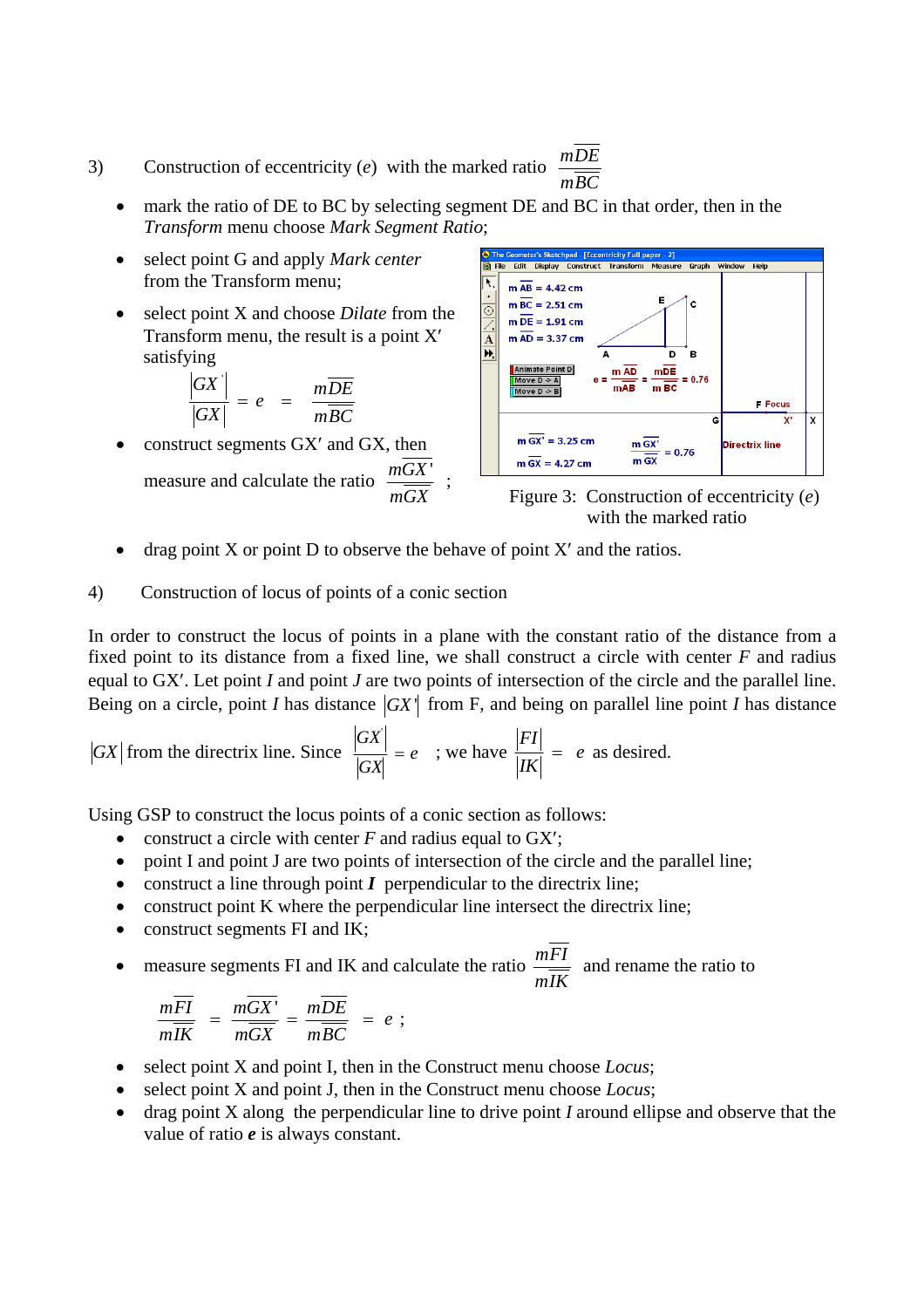The locus of a point with the constant ratio of the distance from a fixed point to the distance from a fixed line is shown in Figure 4.





5) Investigation the eccentricity and the locus of points of a conic section

*Investigation 1*: *e* close to 0

• drag point D near point A, the ratio *e* is small and the locus of points is *ellipse* shape. The shape is nearly circular (as shown in Figure 5).



 Figure 5: Ellipse is nearly circular when the ratio *e* is small.

*Investigation* 2: *e* close to 1

- drag point D near point B, the ratio *e* is closed to 1 and the ellipse shape is quite flat (as shown in Figure 6).
- animate point D to observe the behave of the eccentricity and the locus of points.



Figure 6: Ellipse is quite flat when the ratio *e* is close to 1.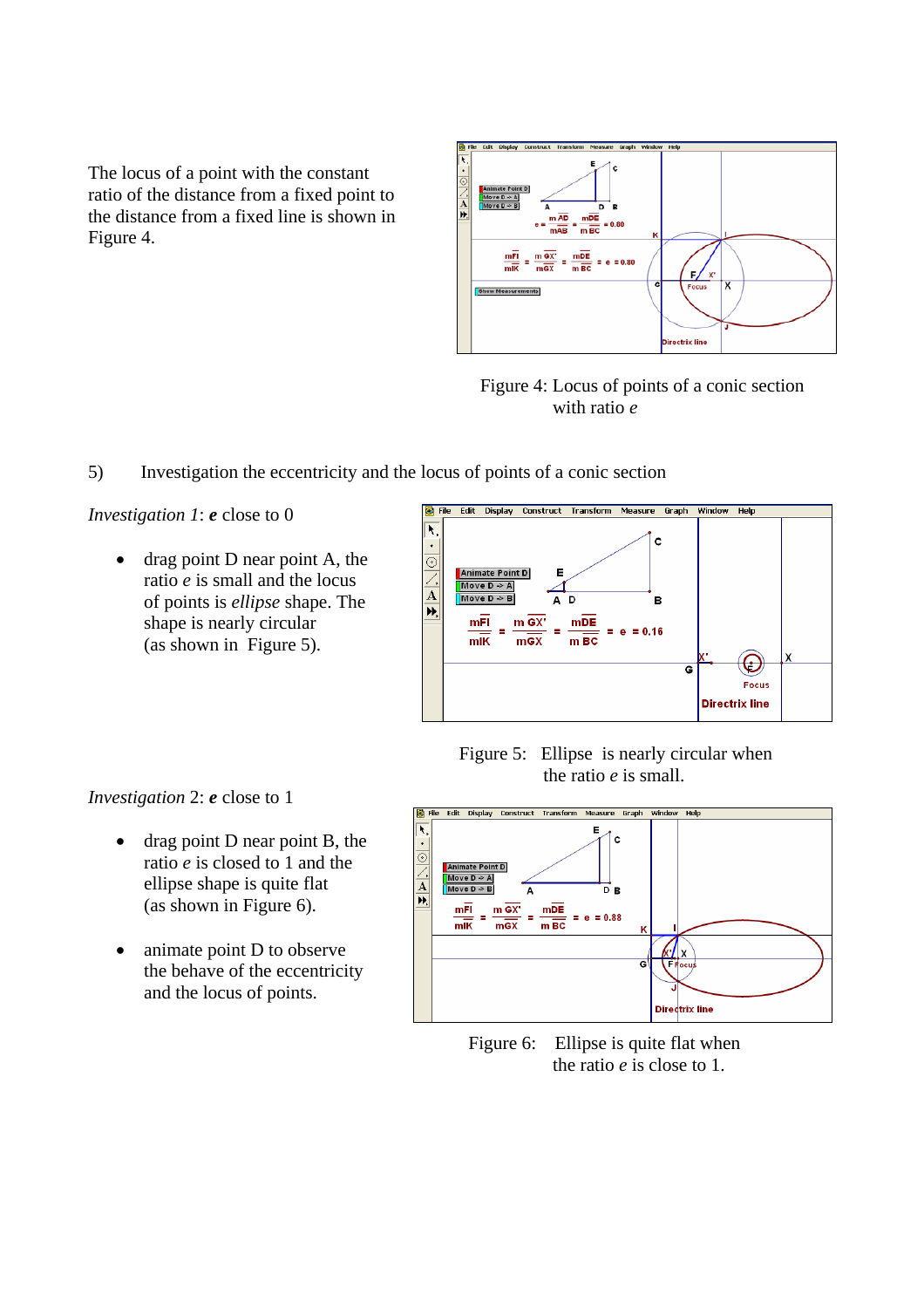*Investigation* 3:  $e = 1$ 

- observe the locus of points when  $e = 1$  by dragging point D to point B;
- clicking the action button  $D \rightarrow B$ , then the locus of point is *parabola* shape ( as shown in Figure 7).



 Figure 7: The locus of points is *parabola*  when  $e = 1$ 

From the investigations above, the students are able to understand how eccentricity value can shape the locus of points. They find out that it is an *ellipse* shape when  $0 \le e \le 1$  and the locus of points is *parabola* when  $e = 1$ .

*Activity II:* Investigation the eccentricity  $e > 1$ 

The construction of the locus of points when the eccentricity is greater than 1 is similar to the construction of *Activity 1:Investigation of the eccentricity*  $0 \le e \le 1$ . We shall begin with the construction of a right triangle, the ratios, the eccentricity, a *focus point* and the *directrix line*. In Activity 2, we will assign the eccentricity with the marked ratio *mDE*  $\frac{mgC}{\sqrt{mg}}$ , in order to create the

ratio *e* exceeds 1.

Sketch and Investigate:

- 1) Construct a right triangle, the ratios, the eccentricity *(e)*, the focus point and the directrix line the same as in the *Activity 1: Investigation of the eccentricity*  $0 \le e \le 1$ ;
- 2) Construction of eccentricity with the marked *mBC*

ratio 
$$
\frac{mDC}{mDE}
$$
;

3) Construct a *focus point*, the *directrix line* and locus of points of a conic section the same as Step 2, Step 3, and Step 4 of the *Activity 1*. We shall have the locus of points of a conic section with the ratio *e* > 1 called *hyperbola*.



 Figure 8: The locus of points is *hyperbola* shape when the ratio  $e > 1$ 

4) Investigation the locus of points when  $e > 1$  by dragging point D, animating point D, clicking the action button  $D \rightarrow A$  and button  $D \rightarrow B$ .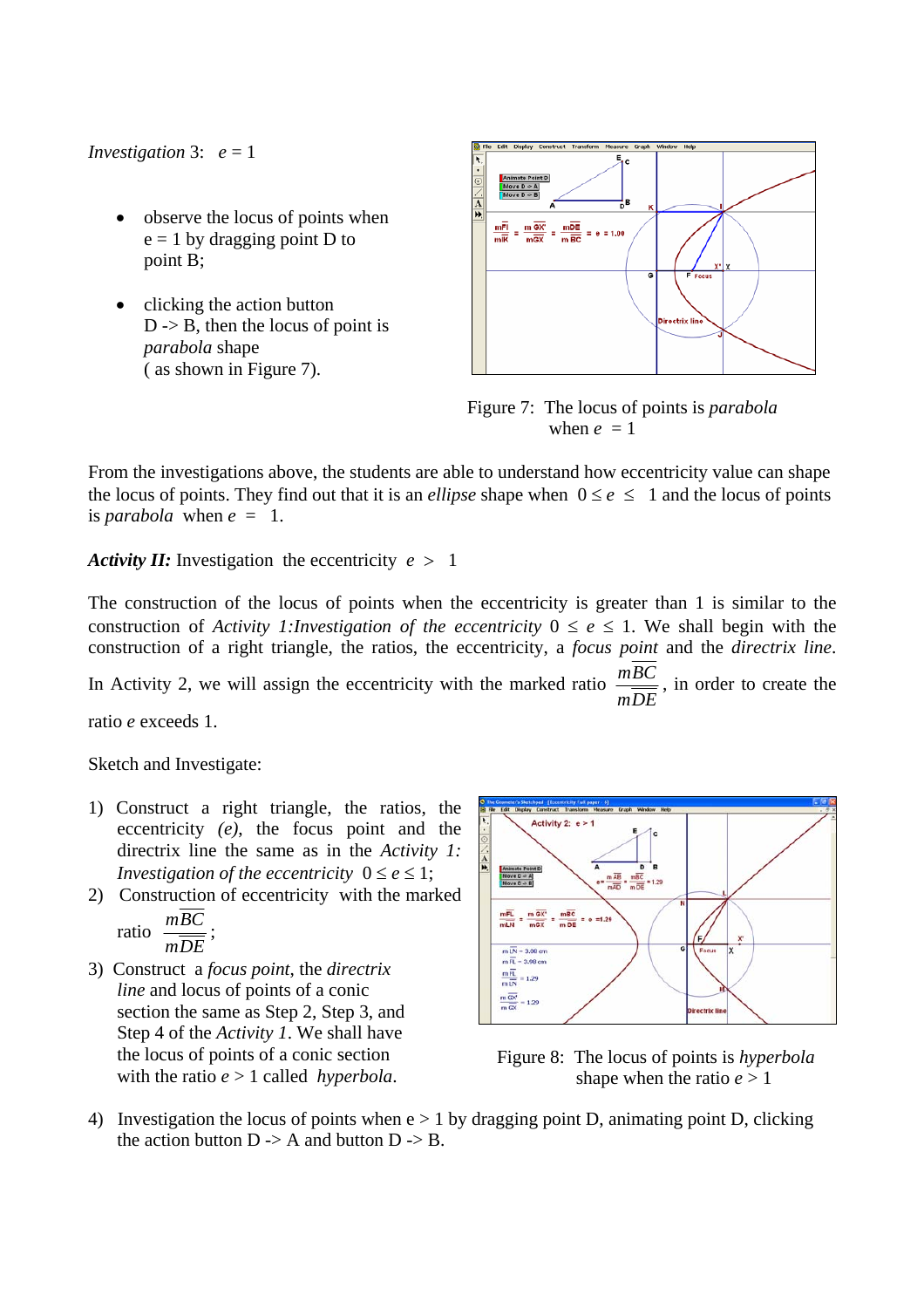*Activity III:* Exploring an ellipse and the eccentricity in a Cartesian plane

*y b* 2

 $+\frac{y}{h^2}$  = 1 and the

*a*

2 2

In a Cartesian plane, an ellipse has an equation based on the values of *a* and *b*. Where *a* is the semi-major axis and the *b* is called the semi-minor axis. The two foci are on the major axis, and are marked  $F_1$ and  $F_2$ . The distance to the focus from centre  $\boldsymbol{O}$  is  $\boldsymbol{c}$ .

The equation for the ellipse is *<sup>x</sup>* eccentricity (e) of an ellipse is

$$
e = \frac{\sqrt{a^2-b^2}}{a} = \frac{c}{a}.
$$



Figure 9 : An ellipse in a Cartesian plane

Sketch and Investigate:

- 1) In a new sketch, choose *New Parameter* from the *Graph* menu, naming it  $a$ . Let  $a = 4$ . Use the same technique to create a parameter **, let**  $**b** = 2$ **.**
- 2) Choose *Plot New Function* from the Graph menu and graph the function

$$
f(x) = \sqrt{b^2 \left(1 - \frac{x^2}{a^2}\right)} \text{ and}
$$

$$
g(x) = -\sqrt{b^2 \left(1 - \frac{x^2}{a^2}\right)}.
$$

- 3) Choose *Calculate* from the Measure menu to find  $\sqrt{a^2 - b^2}$  and change its label to *c*.
- 4) Choose *Calculate* from the Measure menu to find the value of eccentricity

$$
e = \frac{c}{a}.
$$



 $e = \frac{c}{c}$ .

5) Explore the eccentricity and ellipse by changing value of the parameters *a* and *b* manually or clicking at the animation buttons.

Activity IV: Exploring a hyperbola and the eccentricity in a Cartesian plane

In a Cartesian plane, the equation for the hyperbola is  $\frac{x}{a^2} - \frac{y}{b^2} = 1$ 2 2 2  $-\frac{y^2}{b^2}$  = *a*  $\frac{x^2}{2} - \frac{y^2}{x^2} = 1$ , the asymptotes are

*x a*  $y = \pm \frac{b}{x}$  and the eccentricity is *a*  $a^2 + b$  $e = \frac{\sqrt{a^2 + b^2}}{b}$  where *a* is the semi-major axis and *b* is the semi-minor axis.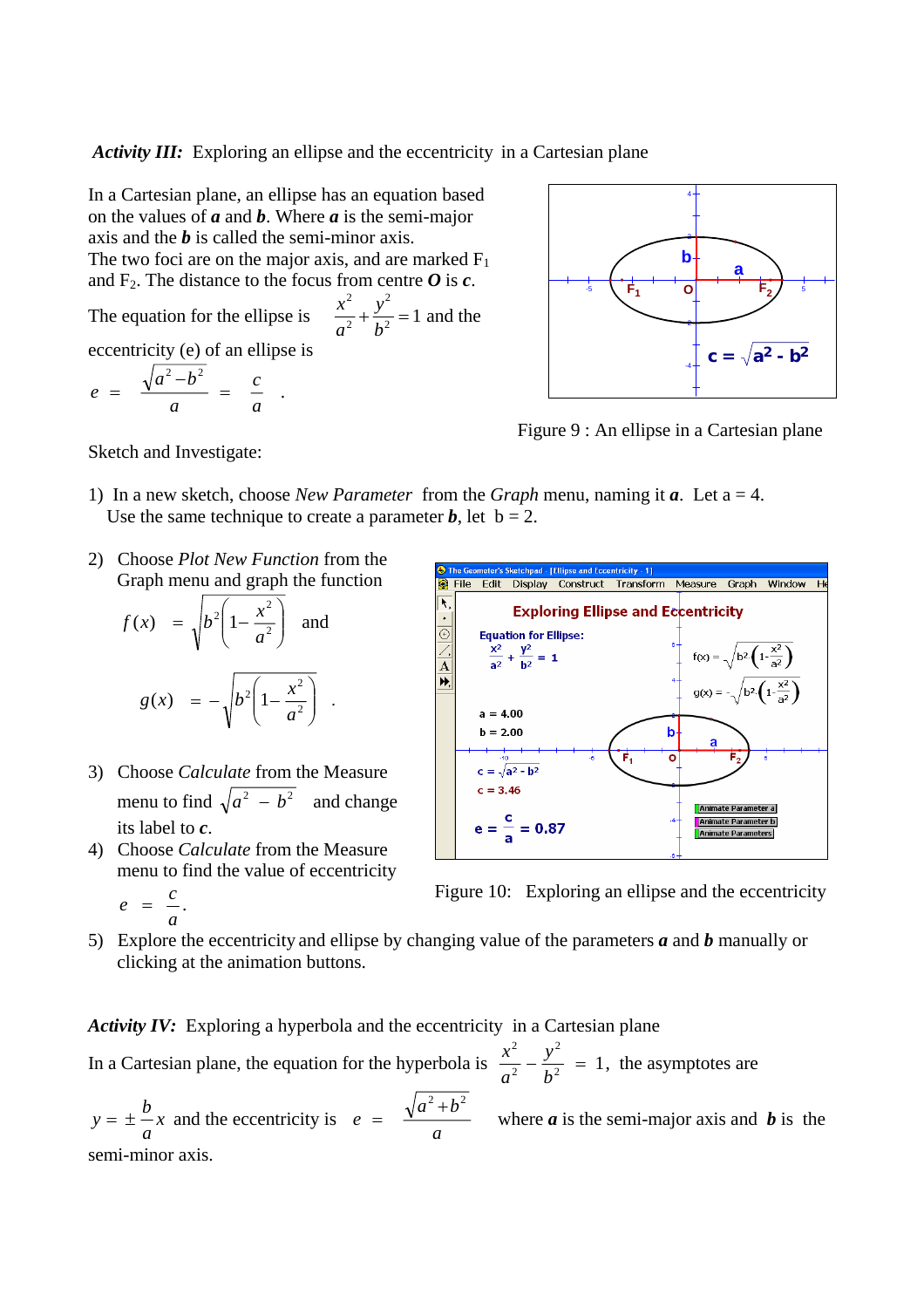Sketch and investigate:

- 1) In a new sketch, choose *New Parameter* from the *Graph* menu, naming it *a*. Let a = 5. Use the same technique to create a parameter *b*, let  $b = 3$
- 2) Choose *Plot New Function* from the Graph menu and graph the function  $\sqrt{ }$ ⎠ ⎞  $\overline{\phantom{a}}$ ⎝  $f(x) = \sqrt{b^2 \left( \frac{x^2}{a^2} - 1 \right)}$ *a*  $f(x) = \sqrt{b^2 \left( \frac{x^2}{2} - 1 \right)}$  and
	- $g(x) = -f(x)$ .
- 3) Choose *Plot New Function* from the Graph menu and graph the function

$$
h(x) = \frac{b}{a}x \quad \text{and}
$$



 $q(x) = -h(x)$ . Figure 11: Exploring hyperbola and the eccentricity

- 5) Choose *Calculate* from the Measure menu to find *a*  $a^2 + b^2$ and change its label to *e* .
- 6) Explore the eccentricity and hyperbola by changing value of the parameters *a* and *b* manually or clicking at the animation buttons.

From the investigations above, the students are able to understand that the shape of ellipse and hyperbola depend on the value of the eccentricity (e). They find out that it is an *ellipse* when  $0 \leq e \leq 1$  and *hyperbola* when  $e > 1$ .

## **Conclusions**

 This paper had shown how GSP can enhance students' understanding in interpreting eccentricity and conics section both visually and numerically. GSP is a very useful and effective tool for both teacher and students. GSP changes the way mathematics is taught. It is clear that, with GSP students are able to create graphical representation of eccentricity and conic section. GSP enable students to construct graphical and numerical representation together.